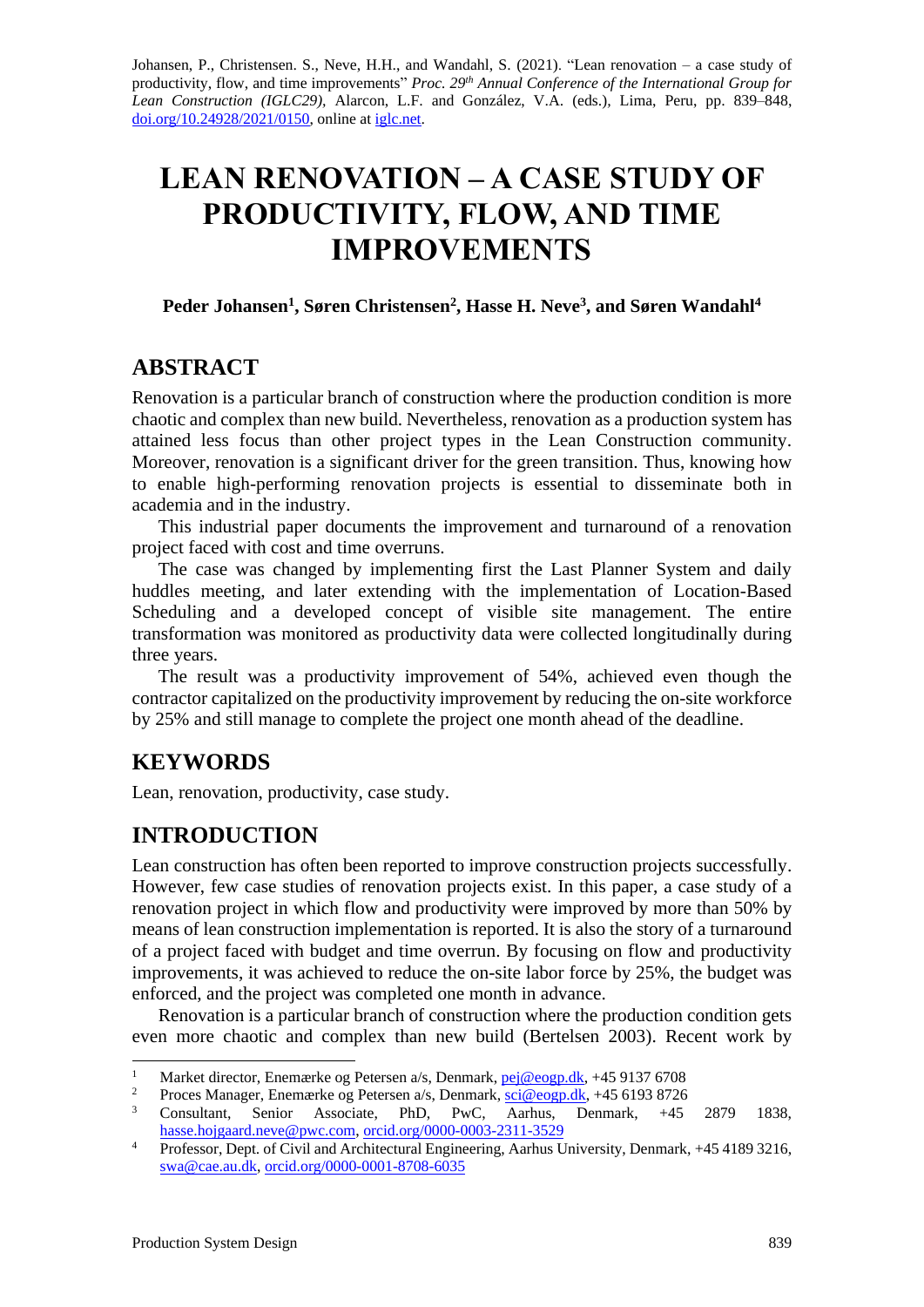Kemmer (2018), Neve et al. (2020), and Tzortzopoulos et al. (2020) sheds light on renovation as a particular production system and points out that the main challenges are: 1) Existing building structure with a lot of unknown characteristics; 2) Dealing with tenants on-site; 3) Difficult construction site layout for logistics and material handling; 4) Highly specialized tasks and trades, i.e., removal of asbestos, etc. Kemmer (2018) reviewed the literature and points out that the traditional project management approach is insufficient in renovation and argues that lean management is superior. He argues that the traditional approach has a too-narrow focus on transformations, whereas lean expands to cover both transformations, flow, and value.

In the International Group for Lean Construction (IGLC), renovation projects and lean has mainly been investigated by Koskela, Kemmer, and Vrijhoef. Kemmer and Koskela (2012) started with an extensive literature review which revealed that the management of renovation works had not been appropriately addressed in prior research. They concluded that studies on practices applied to the management of this complex renovation system are scarce. Saurin et al. (2013) is exactly such a study of the Last Planner System (LPS) (Ballard 2000) implemented in renovation. The study was framed around construction as complex socio-technical systems, and they developed six guidelines for improved management which they tested on a renovation project. The conclusion was that the renovation project would have benefitted from having LPS implemented in addition to the six guidelines. However, they point out that LPS as a single tool is not sufficient for renovation. It needs to be supplemented with more training, leadership, and a better understanding of the complex socio-technical system. Kemmer and Koskela (2014) continued exploring renovation production systems with the aim to identify influential factors affecting planning and control effectiveness and the identification of the current managerial practices. They concluded that the most challenging characteristic of renovation is that works are carried out in an occupied building. Therefore, maintaining effective and constant communication with tenants is an essential competence for the contractor. Kemmer et al. (2016) continued the work of integrating LPS and renovation production systems. They found that regarding the benefits of utilizing LPS, there is a potential for reducing the disruptions on-site and compressing retrofit lead time. Improvements in communication and coordination were also noted as a result of the LPS adoption. In terms of implementation issues, the need to adapt the basic elements of LPS to suit the renovation context and get support from top management before start on site was identified as vital factors for successful application.

In continuation of the previous research on lean and renovation, this paper aims to report a case study where different lean tools helped improve flow and productivity and secured that the project was handed over to the client before schedule.

#### **METHODS**

The content of this paper is based on a case study. A single-case research approach was chosen. A case study allows for researching a single phenomenon in-depth but limits the ability to generalize the results beyond the single case study (Yin 2017). Nonetheless, this approach was perceived as valid for this topic.

The case selection criterion was that it should represent a typical renovation case, both in regards to the contractor's project portfolio but also with regard to the industry.

The primary data was quantitative data collected through Work Sampling (WS). Secondary data was unstructured and unrecorded qualitative information, observations, and reflections collected by the authors. The purpose was to enrich the quantitative data.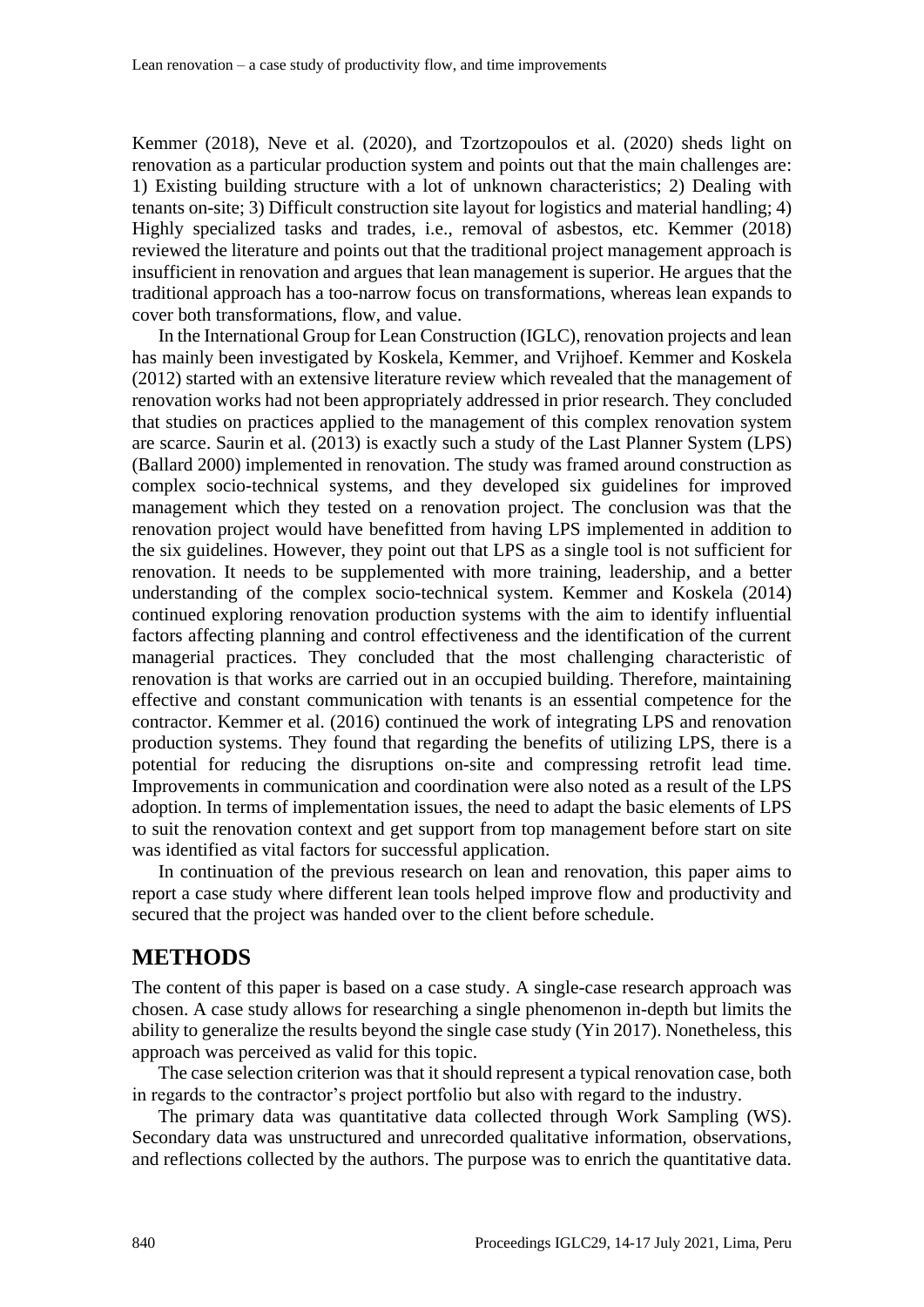However, these secondary data cannot be repeated as the secondary data collection unfolded in an informal and unstructured approach. WS is a quantitative method for assessing the efficiency of the workforce through observations. Observers walk around the construction site every hour and note the type of work carried out each time a craftsman is observed. This is categorized into seven predefined categories, where the first is Direct Work (DW), also called producing. Three categories fall into In-Direct Work, namely transporting, preparing, and talking. Finally, three categories of Waste Work, walking, waiting, and gone. WS data were collected four times during the construction period, cf. figure 2. Each data collection included five days of observations from production start in the early morning until production stopped in the afternoon. Research assistants were thoroughly instructed and supervised during the WS data collection. The moving average of each category was continually analyzed to ensure stability in the data, cf. figure 3, 4, and 5.

# **THE RENOVATION CASE**

The case is Fruehøj, a department in the Danish social housing company Fruehøjgaard. Fruehøj consists of 350 housing units established between the years 1953-1957. Windows was changed in the year 1987, and all apartments got new kitchens in the year 1992. The department consists of 19 blocks, all three stories high and with basement, cf. figure 1. A unit is a 2, 3, or 4-bedroom apartment from  $53m^2$  to  $98m^2$ . All units are in one level only and include a small balcony. Besides, all units have a small storage room in the basement.



Figure 1. Picture of the housing department, showing its 19 blocks, three stories high. Source: SDFE skråfoto (left), and Fruehøj.dk (right).

In the year 2013, the housing company initiated the process of an extensive renovation of all units. The construction period was scheduled from mid-2017 to early 2021. The Danish contractor Enemærke and Petersen was awarded the general contract after a public tender. The size of the contract was approximately USD 40 mill. It was a deep renovation where all units got a new kitchen, bathroom, facades, balcony, and completely new installations. All blocks got a new roof, improved insulation, and restored basements. Elevators were installed for 90 of the units. And several units were merged into larger units, resulting in 311 units after the renovation. In conclusion, it was a very extensive renovation, where units got upgraded to the current standard.

Figure 2 shows a milestone schedule of the project, including timestamps of productivity data collection on-site.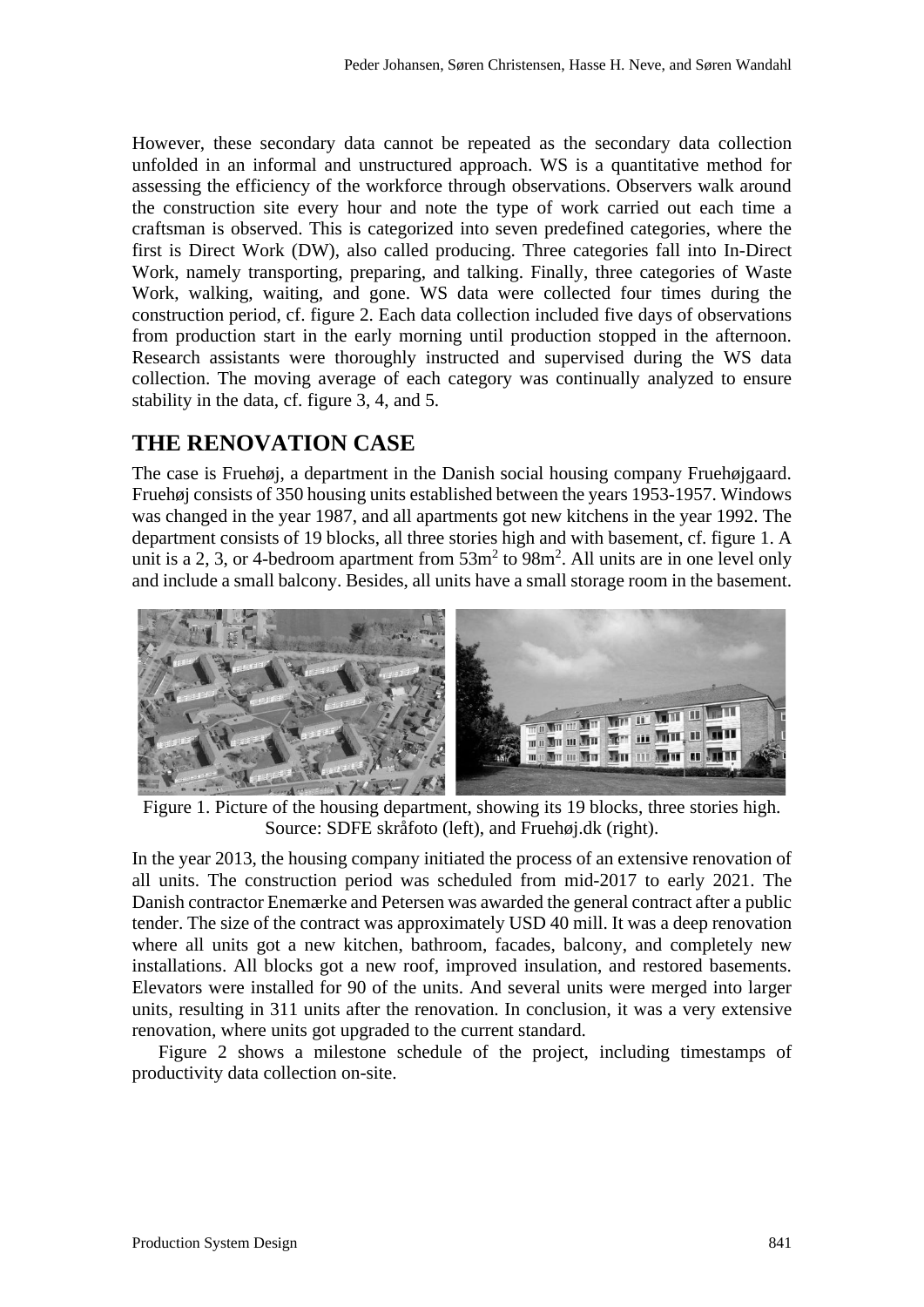

Figure 2. Milestone schedule and timestamps (months) for productivity collection.

The Fruehøj case is considered a 'normal' renovation case. It is a typical case for the contractor and is similar to many of the contractor's other renovation projects. In general, it is important that the case can be considered general so that learnings can be transferred to other renovation cases. Besides, the productivity data must be collected at the time of 'normal' production to ensure generalizability. Therefore, no data collection can be done within the first months of construction or if unique conditions arise, like holiday breaks, rough weather, delivery problems, etc.

#### **WORK DESCRIPTION**

Each block is renovated, following this overall description of process and work:

- 1. Tenants are relocated temporarily.
- 2. Demolition of all non-structural elements indoor and outdoor.
- 3. Establishing new elevator shafts and additional steel reinforcements.
- 4. The façade and roof are changed.
- 5. Masonry works are conducted. New internal walls & closing off old openings.
- 6. Installations and electrical work, including new wiring, new pipes, new heating, new ventilation, new bathroom, and new kitchen installations.
- 7. Carpenter internal works, in the form of walls, ceilings, etc.
- 8. Masonry works in bathrooms, including titles, sink, toilets, etc.
- 9. Plastering and paintwork.
- 10. Flooring in all rooms and installation of new kitchens.
- 11. Completion, correction, and approval by the client.
- 12. Tenants move back and work moves on to the next block.

#### **LEAN ELEMENTS IMPLEMENTED**

The baseline data collection in spring 2018 was conducted under 'normal' production. At that time, the contractor only used their traditional project management method and had not implemented any lean production or planning methods. The baseline was deliberated delayed until six months after the first on-site activity to ensure that all facilities were up and running and to ensure that all initial learnings and start-up complications were due.

After the baseline data, the project management decided that actions were needed to improve flow and productivity on the site. Step-wise, the following lean methods were implemented on the project by the site management facilitated by the contractors' process support function. The progress was monitored in collaboration with researchers.

#### **Last Planner System (LPS)**

In mid-2018 (after the baseline data collection), LPS was partially implemented on the site. The project already had a master schedule. The process schedule was not implemented; instead, the master scheduled fed the making-ready planning process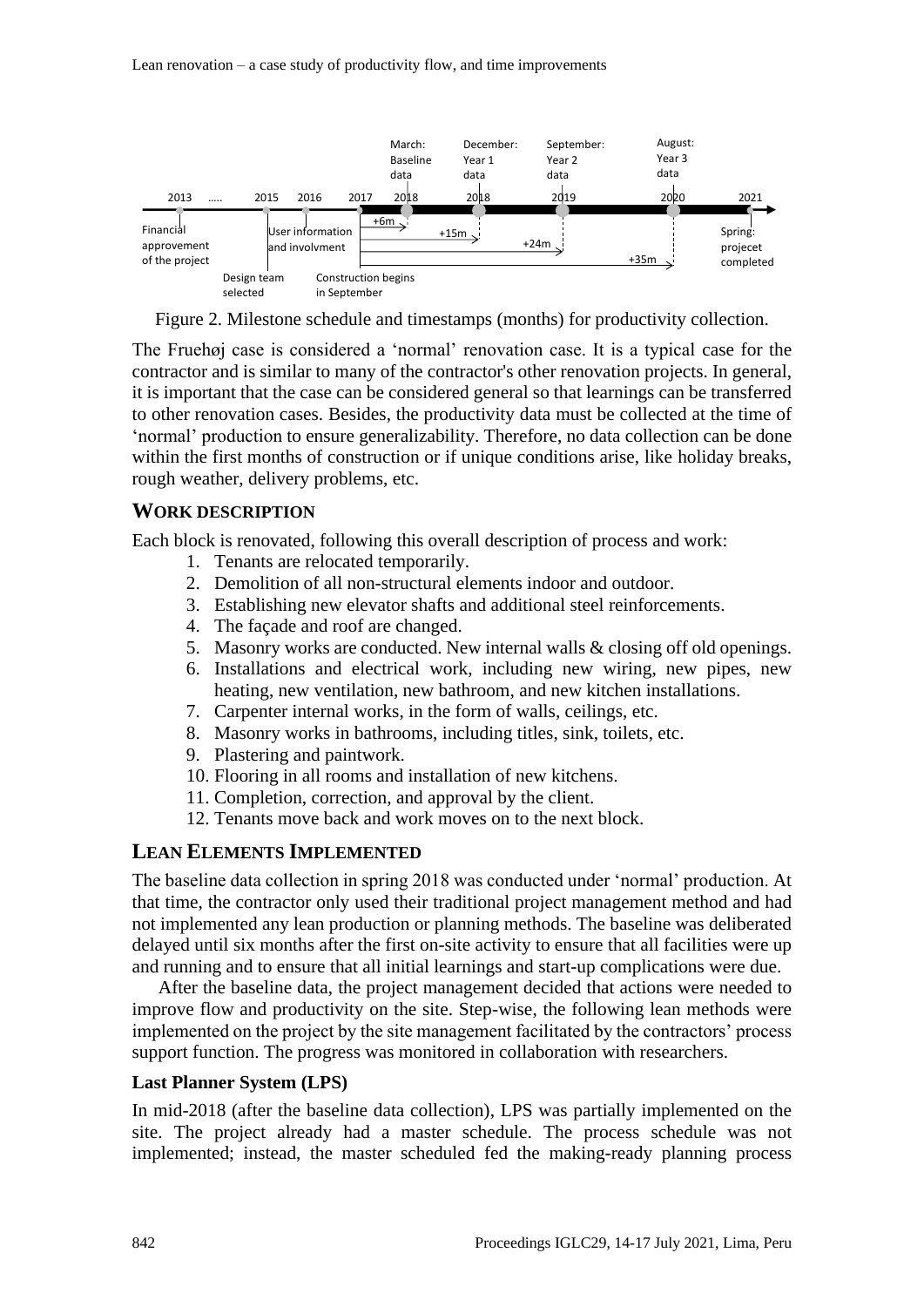implemented with an eight-week lookahead. Site management ensured the seven flows and facilitated the weekly planning meetings, where foremen of each trade participated in planning next week's work. No systematic follow-up was implemented, and Percent-Planned-Completed (PPC) was not applied. The site management's implementation and facilitation of the LPS system were carried out solely without support from the contractor's central lean and process support division. It was exclusively the project and site managers who implemented and trained superintendents and subcontractors. At year 1 data collection, LPS was still running well, and as the result section shows, a clear improvement in project performance was observed from the baseline to the year 1 data collection. It was later observed that the LPS method was gradually de-implemented. At year 2, only a weekly coordination meeting between superintendents was left. The contractor no longer applied the making ready process, including the seven flows, nor did they make coordinated and valid weekly work plans any longer.

#### **Daily huddles**

During the summer of 2018, the contractor also implemented short daily huddles on the site and weekly whiteboard meetings to identify critical tasks and solve emerging and critical production issues. The weekly whiteboard meetings continued through the construction time, whereas the daily huddles only lasted for around half a year. When the site management removed attention from these daily meetings, superintendents and craftsmen soon began to not conduction daily huddles any longer.

#### **Location-Based Scheduling**

In the spring of 2019, the contractor decided to award a full-time process facilitator to the project. Immediately after that, the process manager started implementing Location-Based Scheduling (LBS) (Seppanen and Kenley 2009). LBS soon became the dominant scheduling and production update tool and continued to be so until the project was completed. It also transformed the weekly meeting, where the process manager was now in charge and navigated through next week's tasks and locations, inspired by the LPS weekly work plan, however, based on a flow-line diagram. Thus meetings were information and coordination meetings, whereas the LPS weekly meetings intended to be Last Planner commitments. In addition, the process manager weekly updated the master plan based on a 12-week lookahead.

#### **Visible site management**

In addition to the well-known lean planning methods above, the contract began in 2019 to focus on the site manager's role on many of their project. The contractor identified that the site manager often tends to be busy in the site office with phone calls, emails, budgets, and spreadsheets instead of assisting the production with fast answers. Therefore, they started implementing visible site management as a concept on several projects, including this one. The purpose was to ensure that the site manager spends more time on-site and less time online! It was quickly realized that, especially during the morning start-up, it had a large effect on the productivity when site managers were accessible out on the site.

#### **Process facilitation**

As written, the contractor decided to add dedicated process facilitation support to the case during the spring of 2019. At that time, the project was behind schedule and above budget. The process facilitation came from the contractor's central lean and process support division and consisted of one full-time facilitator working on the site. His primary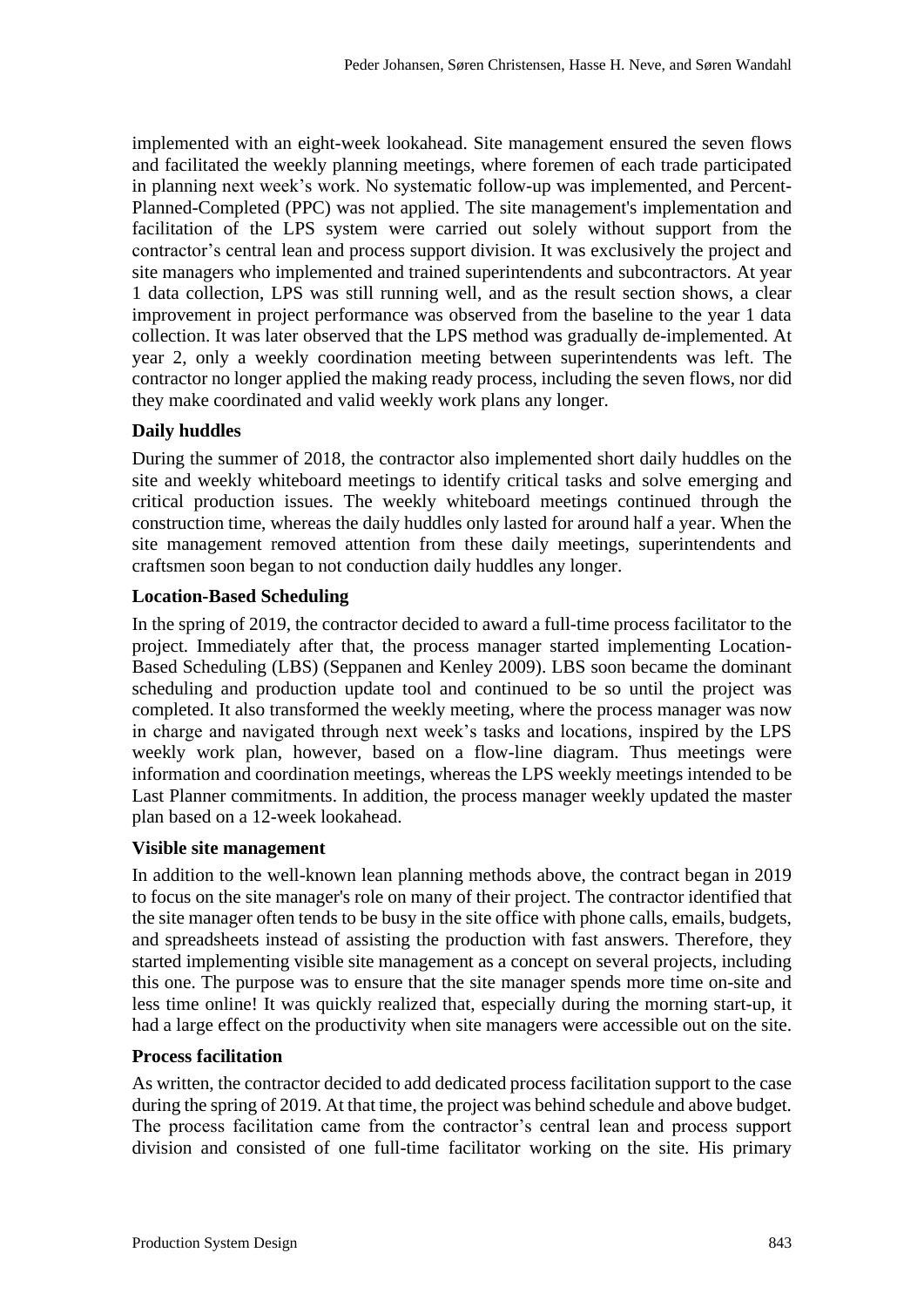responsibility was to facilitate LBS implementation and train subcontractors, superintendents, and workers in this method.

### **RESULTS**

The baseline data, cf. figure 3 and table 1, were collected during normal operation and when no lean methods were implemented and 6 months after construction started.

|                    | Table 1: Work Sampling data collected as the baseline. |                              |         |                         |           |         |                      |       |  |  |
|--------------------|--------------------------------------------------------|------------------------------|---------|-------------------------|-----------|---------|----------------------|-------|--|--|
|                    |                                                        | <b>Direct</b><br><b>Work</b> |         | <b>Indirect</b><br>Work |           |         | Waste<br><b>Work</b> |       |  |  |
| $\overline{\bf n}$ | (%)                                                    | 26.0%                        |         | 44.4%                   |           |         | 29.6%                |       |  |  |
| n                  |                                                        | 7.777                        |         | 13.257                  |           |         | 8,850                |       |  |  |
|                    |                                                        | Producing                    | Talking | Preparing               | Transport | Walking | Waiting              | Gone  |  |  |
| $\boldsymbol{n}$   | (%)                                                    | 26.0%                        | 20.9%   | 15.7%                   | 7.7%      | 6.3%    | 6.7%                 | 16.6% |  |  |



Figure 3. Baseline. Left side: DW Stabilization curves for each trade observed. Right side: Work Sampling Pie chart (n=24,884).

15 months after production started on-site, the year 1 data was collected, cf. figure 4 and table 2. Since the baseline data, the project did implement LPS and Daily huddles meetings, which, however quite fast, was not used more.

|                             | Table 2: Work Sampling data collected as of year 1. |                              |         |                         |           |         |                             |       |  |  |
|-----------------------------|-----------------------------------------------------|------------------------------|---------|-------------------------|-----------|---------|-----------------------------|-------|--|--|
|                             |                                                     | <b>Direct</b><br><b>Work</b> |         | <b>Indirect</b><br>Work |           |         | <b>Waste</b><br><b>Work</b> |       |  |  |
| $\overline{\boldsymbol{p}}$ | (%)                                                 | 34.0%                        |         | 40.2%                   |           |         | 25.8%                       |       |  |  |
| n                           |                                                     | 1.534                        |         | 1.813                   |           |         | 1.160                       |       |  |  |
|                             |                                                     | Producing                    | Talking | Preparing               | Transport | Walking | Waiting                     | Gone  |  |  |
| $\overline{\boldsymbol{p}}$ | (%)                                                 | 34.0%                        | 11.0%   | 20.2%                   | 9.1%      | 10.5%   | 3.6%                        | 11.7% |  |  |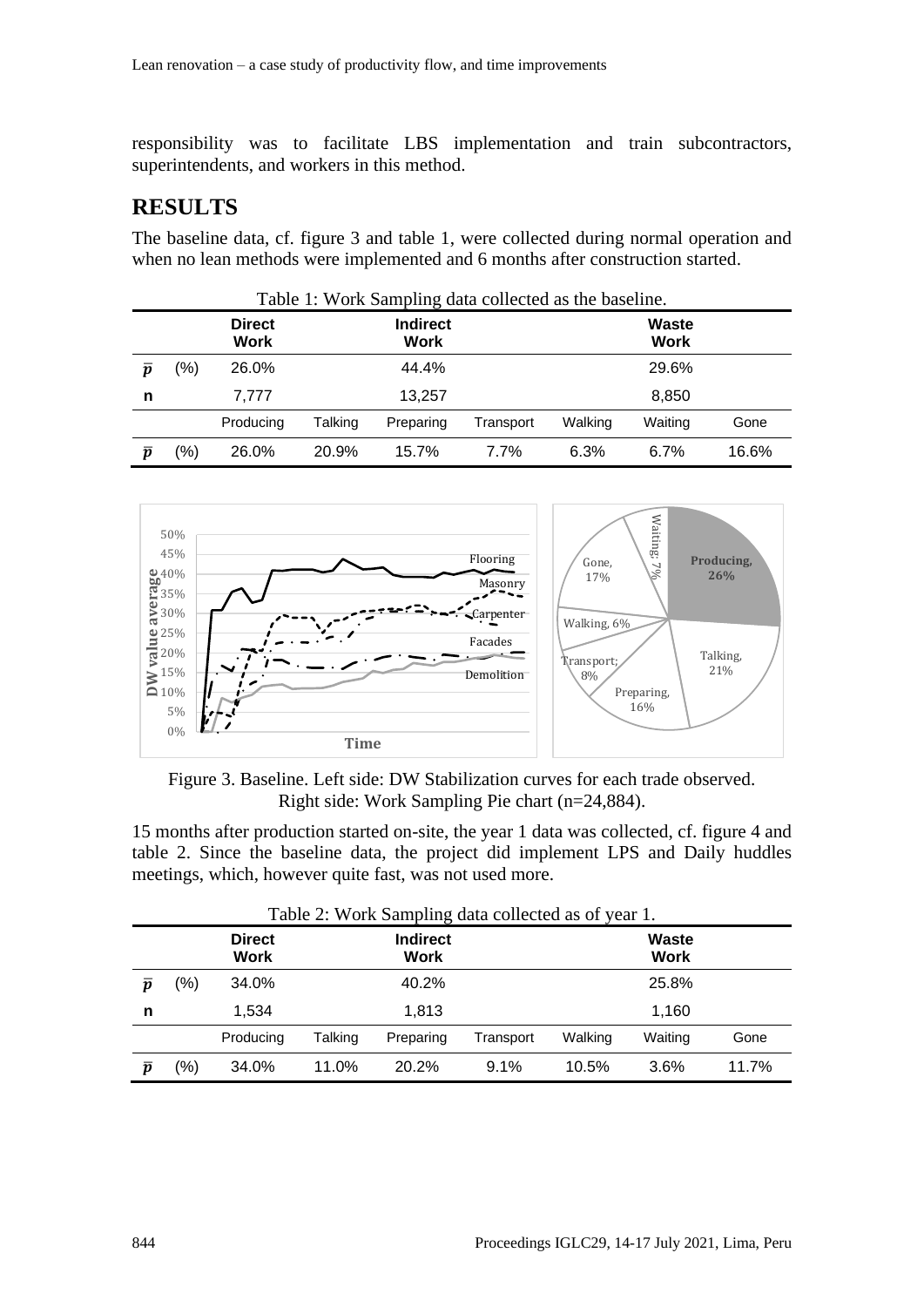

Figure 4. Year 1 data. Left side: DW Stabilization curves for each trade observed. Right side: Work Sampling Pie chart (n=4,507).

24 months after production started on-site, the year 2 data was collected, cf. figure 5 and table 3. Since the year 1 data, the project did implement LBS and the principles of visible site management. Moreover, the site began to have full-time process facilitation support.

|                             | Table 3: Work Sampling data collected as of year 2. |                              |         |                         |           |         |                      |       |  |  |
|-----------------------------|-----------------------------------------------------|------------------------------|---------|-------------------------|-----------|---------|----------------------|-------|--|--|
|                             |                                                     | <b>Direct</b><br><b>Work</b> |         | <b>Indirect</b><br>Work |           |         | Waste<br><b>Work</b> |       |  |  |
| $\overline{\boldsymbol{p}}$ | (%)                                                 | 35.1%                        |         | 38.4%                   |           |         | 26.5%                |       |  |  |
| n                           |                                                     | 664                          |         | 725                     |           |         | 502                  |       |  |  |
|                             |                                                     | Producing                    | Talking | Preparing               | Transport | Walking | Waiting              | Gone  |  |  |
| $\overline{\bf n}$          | (%)                                                 | 35.1%                        | 10.5%   | 15.5%                   | 12.4%     | 11.8%   | 3.7%                 | 11.0% |  |  |



Figure 5. Year 2 data. Left side: DW Stabilization curves for each trade observed. Right side: Work Sampling Pie chart (n=1,891).

35 months after production started on-site, the year 3 data was collected. Since the year 2 data, the project did continue the work to improve the flow, mainly through LBS. The project continued to receive process facilitation support. At the year 3 data collection, no data for each trade was collected. Instead, figure 6 shows the DW distribution during an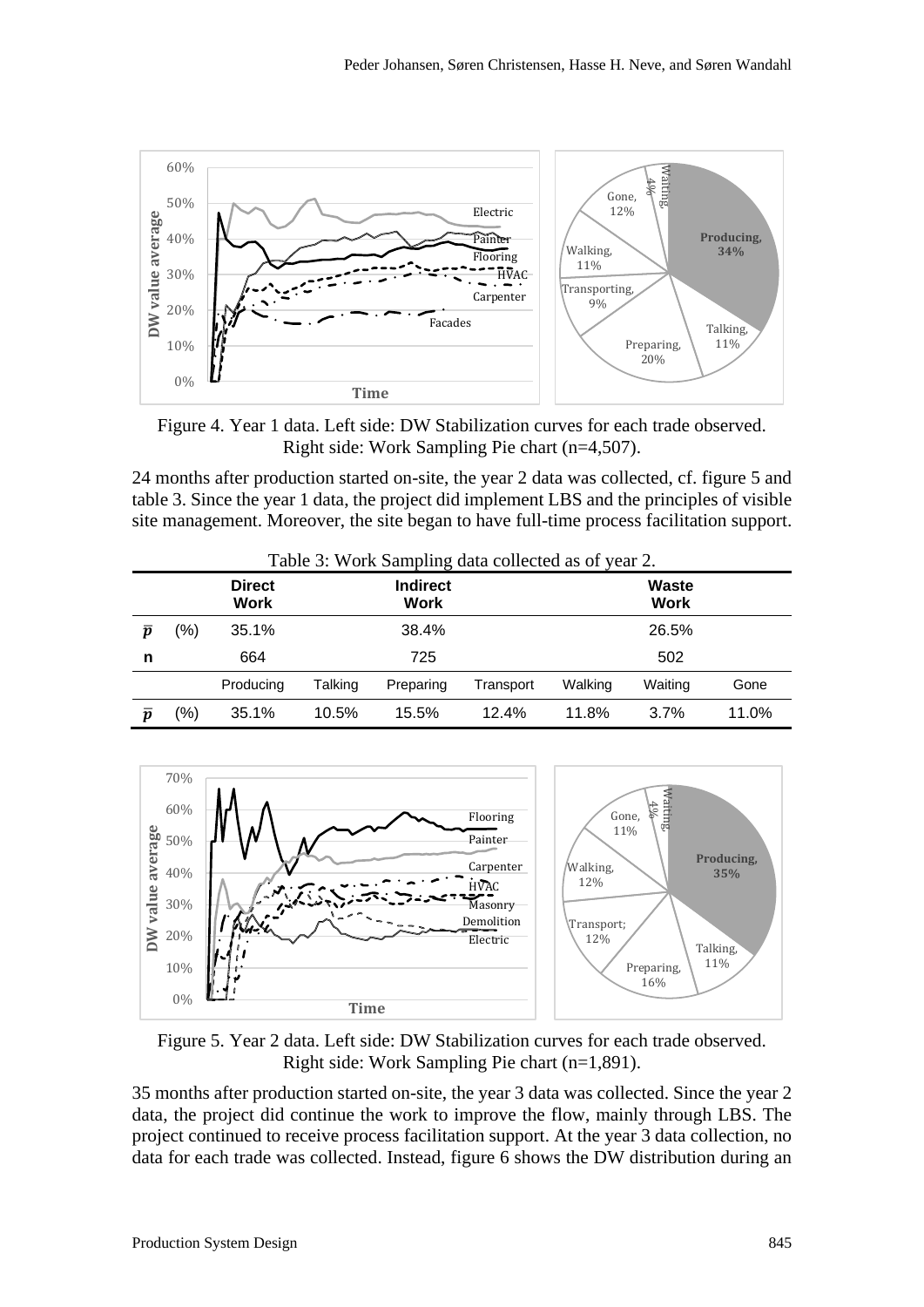average day. The following Work Sampling data were collected during 5 days, cf. figure 6 and table 4.

| Table 4: Work Sampling data collected as of year 3. |     |                              |         |                         |           |         |                      |       |  |
|-----------------------------------------------------|-----|------------------------------|---------|-------------------------|-----------|---------|----------------------|-------|--|
|                                                     |     | <b>Direct</b><br><b>Work</b> |         | <b>Indirect</b><br>Work |           |         | Waste<br><b>Work</b> |       |  |
| $\overline{\bm{v}}$                                 | (%) | 39.6%                        |         | 30.6%                   |           |         | 29.8%                |       |  |
| n                                                   |     | 565                          |         | 436                     |           |         | 424                  |       |  |
|                                                     |     | Producing                    | Talking | Preparing               | Transport | Walking | Waiting              | Gone  |  |
| $\overline{\bf n}$                                  | (%) | 39.6%                        | 8.8%    | 13.4%                   | 8.4%      | 14.0%   | 4.2%                 | 11.5% |  |



Figure 6. Year 3 data. Left side: average DW values during a workday. Right side: Work Sampling Pie chart (n=1,425).

#### **DISCUSSION & CONCLUSION**

A significant increase in productive time was observed in the WS studies from the baseline (no lean implementation) to year three (several lean tools implemented). At year three, the workforce spends more time on value-adding activities, which effectively also mean that the productivity was increased respectively. DW is improved with 54% from 26% to 40%, cf. figure 7. This is a significant improvement.

Improving productivity by 50% ensures that tasks are conducted at a faster speed, thus the project will be either completed faster or with fewer resources. Both were the situation for the case, as the project was handed over to the client one month before the planned deadline, and the project was able to reduce the on-site labor force by 25%.

Improved on the case is, in particular, talking, which more than halved, showing that planning and coordination improved, leaving fewer issues to be clarified. The credit for this is mainly the implementation of LPS and LBS in combination. Waiting and Gone have also been reduced. Waiting time is reduced by 43% as an effect of improved flow. In housing renovation, many of the units are similar; thus, the work is repetitive, and it then is important for us as a contractor to get the right takt. The project struggled heavily to get the right takt until the summer of 2019 when location-based scheduling was fully implemented.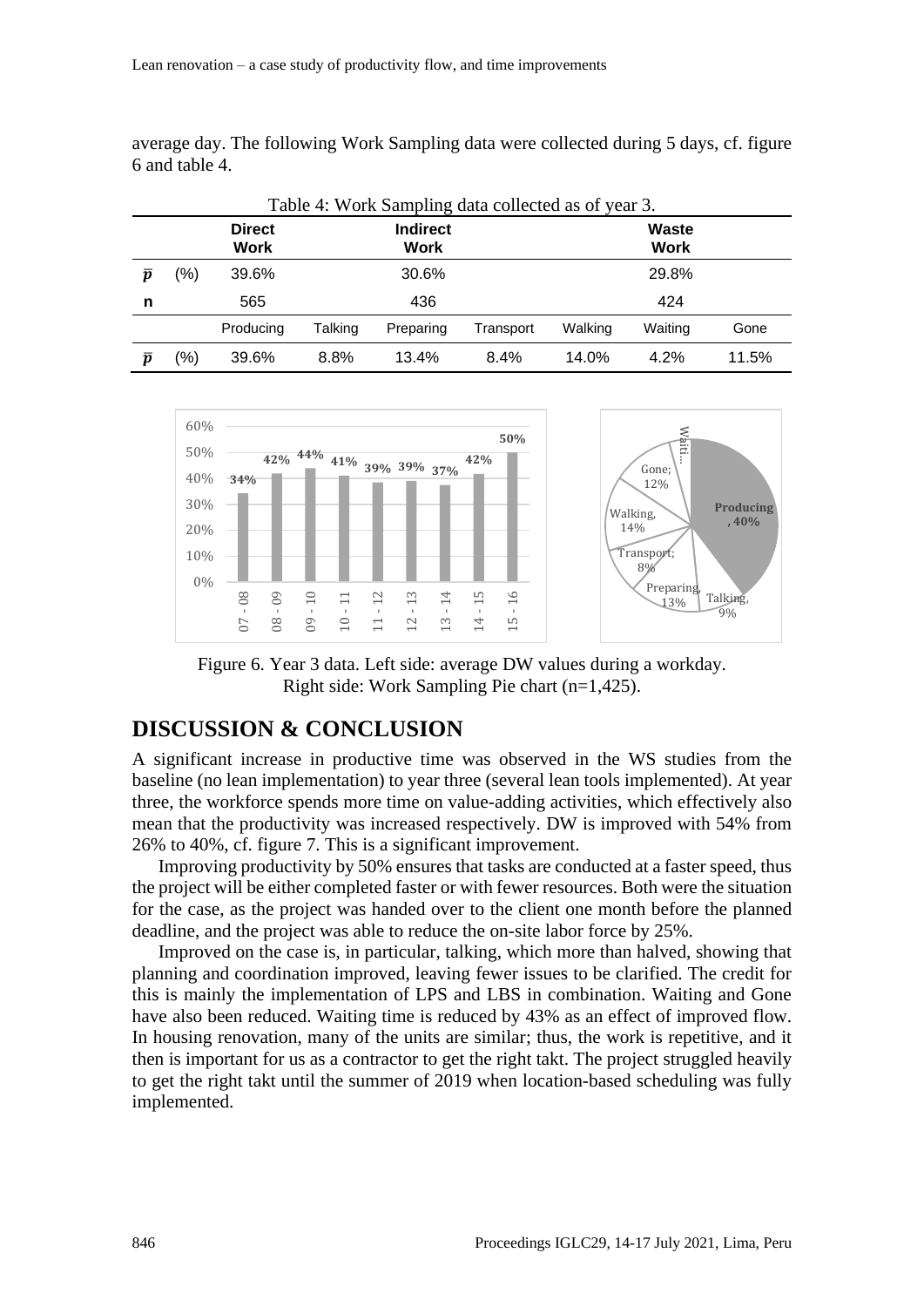

Figure 7. Overview of Work Sampling data over 3 years of the project lifetime.

The logistics were an increasing issue during the project. As work progressed, the construction site layout became less and less effective, as especially the distances from worksite to material storage, equipment containers, and cars, and to site offices and service pavilions increased. Only smaller adjustments were possible due to the layout of existing buildings and the infrastructure of the neighborhood. Overall, movement (walking and transporting) increased 71% from the baseline to year 2, and then slightly decreased during the last year, however still up 57% compared to the baseline. This clearly illustrates one of the renovation characteristics: the problem with the existing building's fixed position, making an optimal site layout troublesome. Future research in lean renovation could focus on how to overcome the challenges these renovation characteristics develop.

During the effort to improve flow and productivity, a number of the renovation production system behaviors reported by Neve et al. (2020) were identified in this case also. Firstly, 'case variance': The different trades performed with high variance also over time, cf. figure 3, 4, and 5. Secondly, 'starts and stops': this case showed issues with too much gone time, especially around agreed breaks, which often was too long. Thirdly, 'high performance and high stabilization': As productivity improved on the case, a more stable production flow with less variance was observed. Not only was the performance higher, but also the variance was lower. This is an important lean observation and perhaps the most relevant learning from this research. Nonetheless, more research on understanding renovation production systems and how to optimize these are still needed. Keeping in mind the large amount of renovation anticipated in Europe as well as Worldwide to encounter the green transition of the built environment.

It was clear that the project struggled to implement lean tools and sustain the change, as some elements gradually de-implemented once management focus moved away again. As explained in the Lean elements implemented section, the LPS system was only partially implemented, however still successful in improving performance (23,5%) from baseline to year one data collection. Even though LPS was gradually de-implemented after year one, the performance did not decrease similarly as the year two performance shows, cf. figure 7. The secondary data cannot explain this behavior. Lean implementation challenges and partial lean implementation (Wandahl 2014) are widely